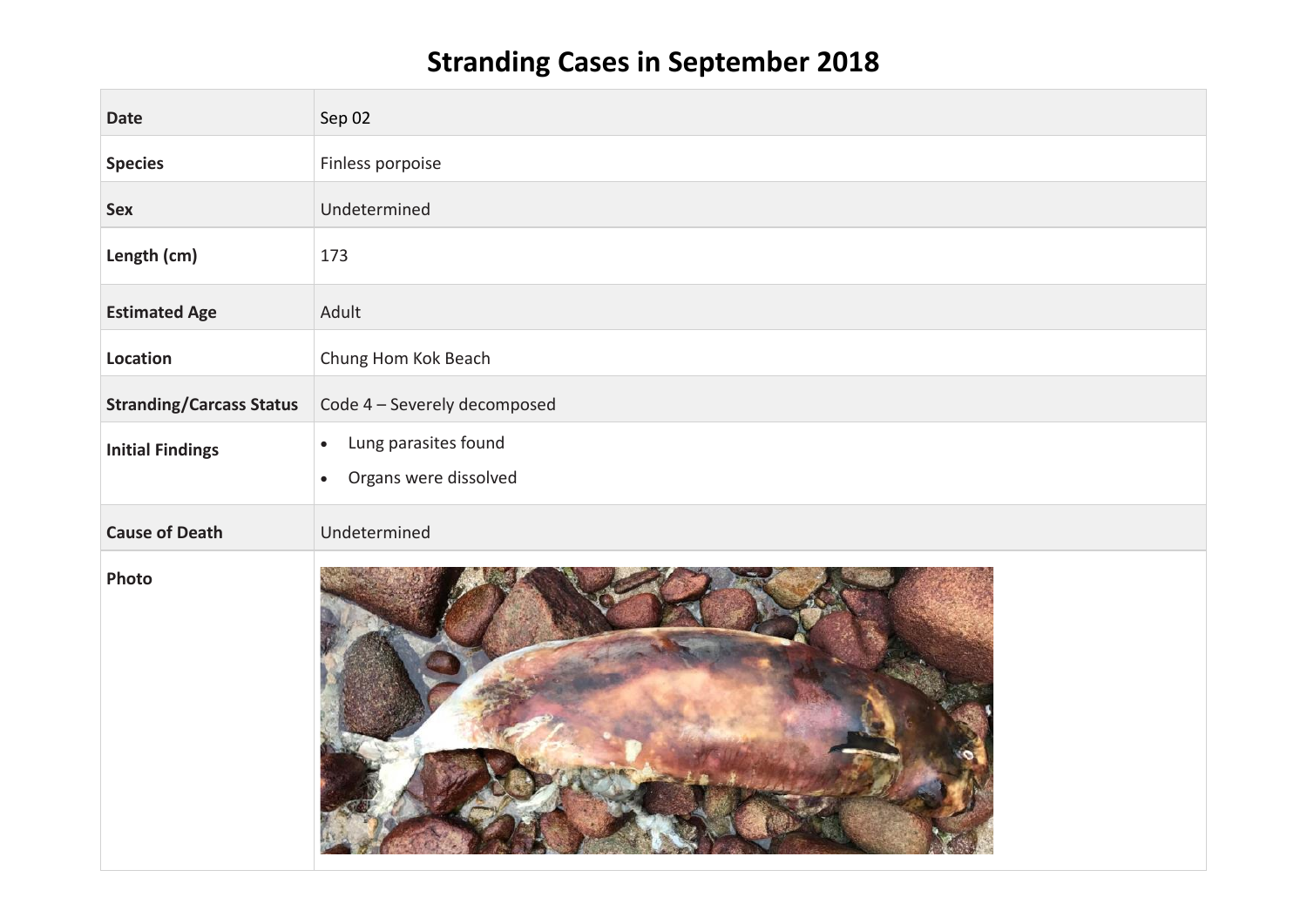| <b>Date</b>                     | Sep 07                                 |
|---------------------------------|----------------------------------------|
| <b>Species</b>                  | Chinese white dolphin                  |
| Sex                             | Female                                 |
| Length (cm)                     | 112                                    |
| <b>Estimated Age</b>            | Juvenile                               |
| Location                        | No.38 Ham Tin Kau Tsuen, Pui O, Lantau |
| <b>Stranding/Carcass Status</b> | Code 4 - Severely decomposed           |
| <b>Initial Findings</b>         | Both lung floated<br>$\bullet$         |
| <b>Cause of Death</b>           | Undetermined                           |
| Photo                           |                                        |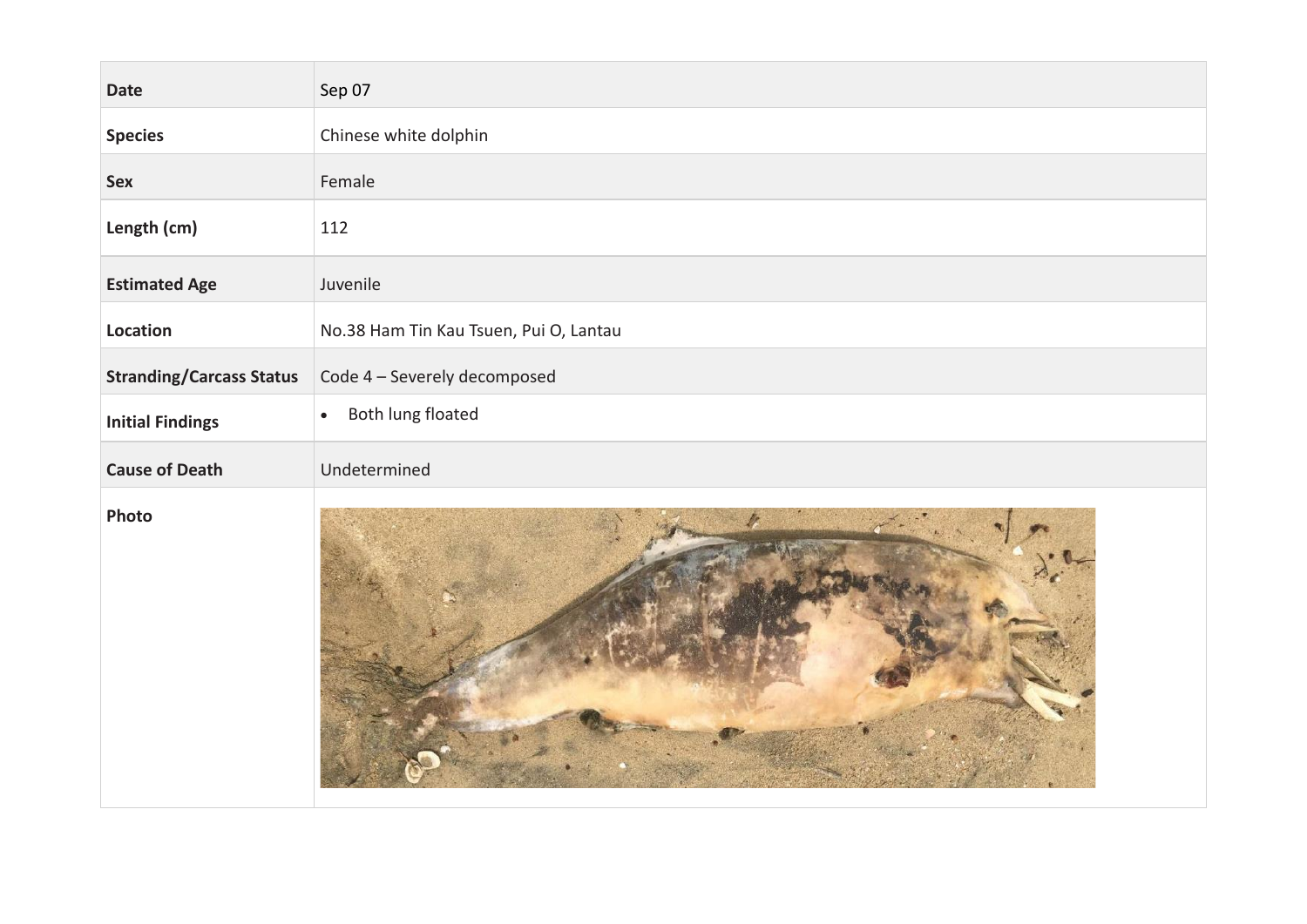| <b>Date</b>                     | Sep 08                                              |
|---------------------------------|-----------------------------------------------------|
| <b>Species</b>                  | Finless porpoise                                    |
| Sex                             | Female                                              |
| Length (cm)                     | 150                                                 |
| <b>Estimated Age</b>            | Sub-adult                                           |
| Location                        | Tannery Beach, Lamma Island                         |
| <b>Stranding/Carcass Status</b> | Code 4 - Severely decomposed                        |
| <b>Initial Findings</b>         | A cut was found near the "neck" region<br>$\bullet$ |
| <b>Cause of Death</b>           | Undetermined                                        |
| Photo                           |                                                     |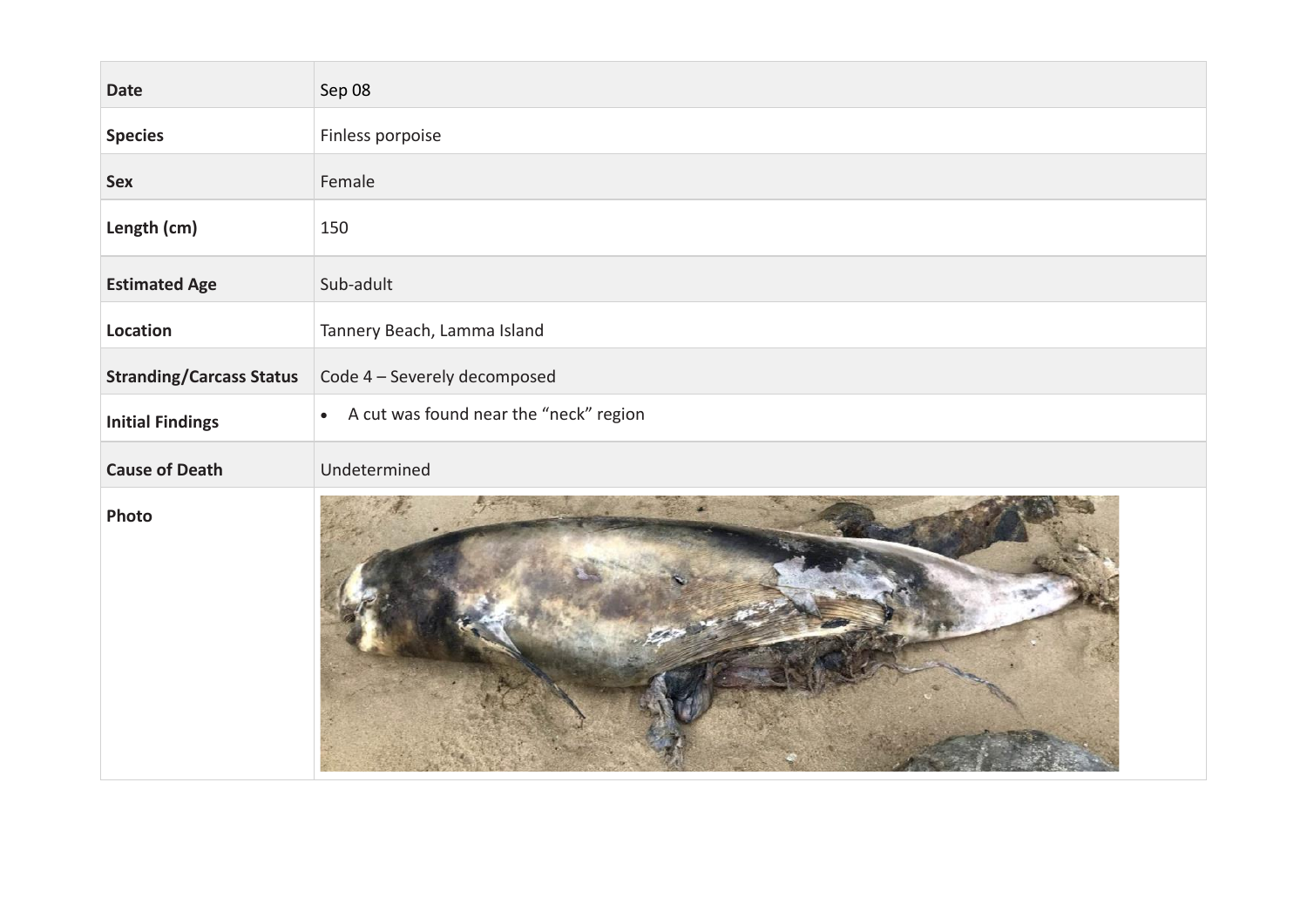| <b>Date</b>                     | Sep 22                                                                                                                                                                        |
|---------------------------------|-------------------------------------------------------------------------------------------------------------------------------------------------------------------------------|
| <b>Species</b>                  | Chinese white dolphin                                                                                                                                                         |
| Sex                             | Female                                                                                                                                                                        |
| Length (cm)                     | 200                                                                                                                                                                           |
| <b>Estimated Age</b>            | Juvenile                                                                                                                                                                      |
| Location                        | Floating outside at sea outside, Tai O Heritage                                                                                                                               |
| <b>Stranding/Carcass Status</b> | Code 4 - Severely decomposed                                                                                                                                                  |
| <b>Initial Findings</b>         | Both lung floated<br>$\bullet$<br>Empty stomach<br>$\bullet$<br>Multiple fractures along the spine<br>$\bullet$<br>Huge open wounds that resembles propeller cut<br>$\bullet$ |
| <b>Cause of Death</b>           | <b>Boat Collision</b>                                                                                                                                                         |
| Photo                           |                                                                                                                                                                               |